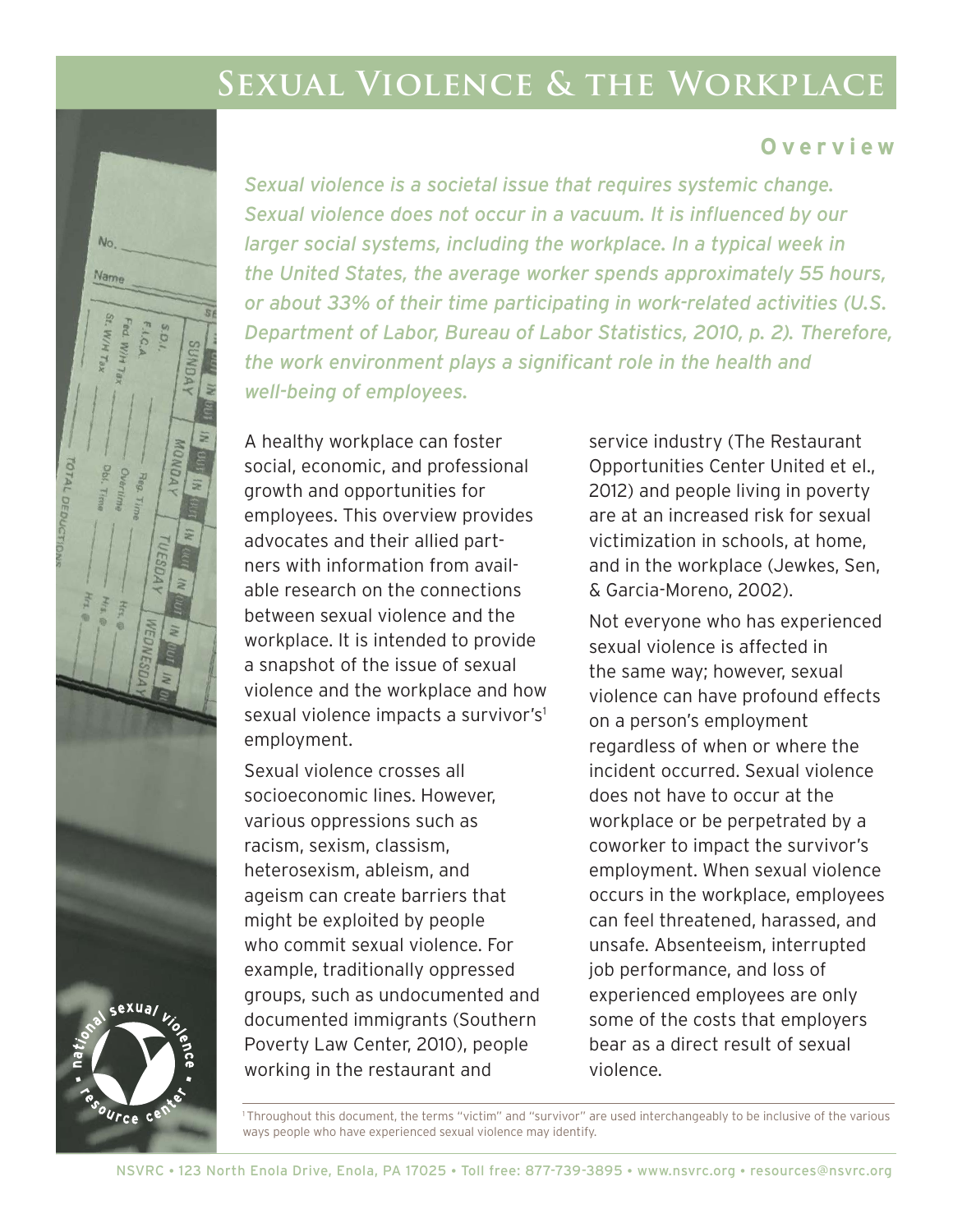## **Sexual violence & the workplace research statistics**

The connections between sexual violence and the workplace are understudied. However, existing research can help inform advocacy and prevention efforts.

While working or on duty, American employees experienced 36,500 rapes and sexual assaults from 1993 to 1999 (Duhart, 2001). Women are the victims in 80% of rapes and sexual assaults that take place in the workplace (Duhart, 2001). Between 2005 and 2009, rape/sexual assault accounted for 2.3% of all nonfatal violence in the workplace (Harrell, 2011). One study of employed women found that 38% had experienced sexual harassment in the workplace (Potter & Banyard, 2011).

Sexual harassment in the workplace also is a serious concern for people receiving public assistance. Research shows that individuals who move from public assistance into unsubsidized employment often experience sexual harassment in the workplace. One study found that between 8% and 13% of individuals returning to public assistance have reported experiencing sexual harassment at work (Siegel & Abbott, 2007). In traditionally male-dominated professions, such as in the military, women could experience more sexual harassment and violence. In fiscal year 2010, 3,158 military sexual assaults were reported; about a quarter of those occurred during deployment in a combat zone (U.S. Department of Defense, Sexual Assault Prevention and Response [SAPRO] 2011). The DOD however, estimates that only about 13.5% of survivors report an assault (SAPRO, 2011). For more information on sexual violence in the military see the *Special collection: Sexual violence in the* 

*military* (National Sexual Violence Resource Center [NSVRC], 2011).

## **The impact of sexual violence**

### Interrupted work as a result of sexual violence

Sexual violence can cause interruptions in a person's life. It is estimated that Post Traumatic Stress Disorder (PTSD) is likely in 50% to 95% of rape cases (Heise, Ellsberg, & Gottemoeller 1999). In one study, 50% of rape victims lost or were forced to quit their jobs in the year following their rapes because of the severity of their reactions (Ellis, Atkeson, & Calhoun, 1981). The National Violence Against Women Survey found that more than 19% of adult female rape survivors and more than 9% of adult male rape survivors said their victimizations caused them to lose time from work (Tjaden & Thoennes, 2006). More than 21% of women who were raped by an intimate partner lost time from paid work, with eight days as the average number of days lost (U.S. Department of Health and Human Services, Centers for Disease Control and Prevention [CDC], 2003). Sexual violence that has occurred in the past also can affect current employment; one study found that childhood sexual abuse can often result in difficulties in the workplace in adulthood, leading to poor job performance and high work absenteeism (Anda et al., 2004).

## Financial losses associated with sexual violence

Sexual violence creates a significant financial burden on health care, criminal justice, education, child welfare and other systems.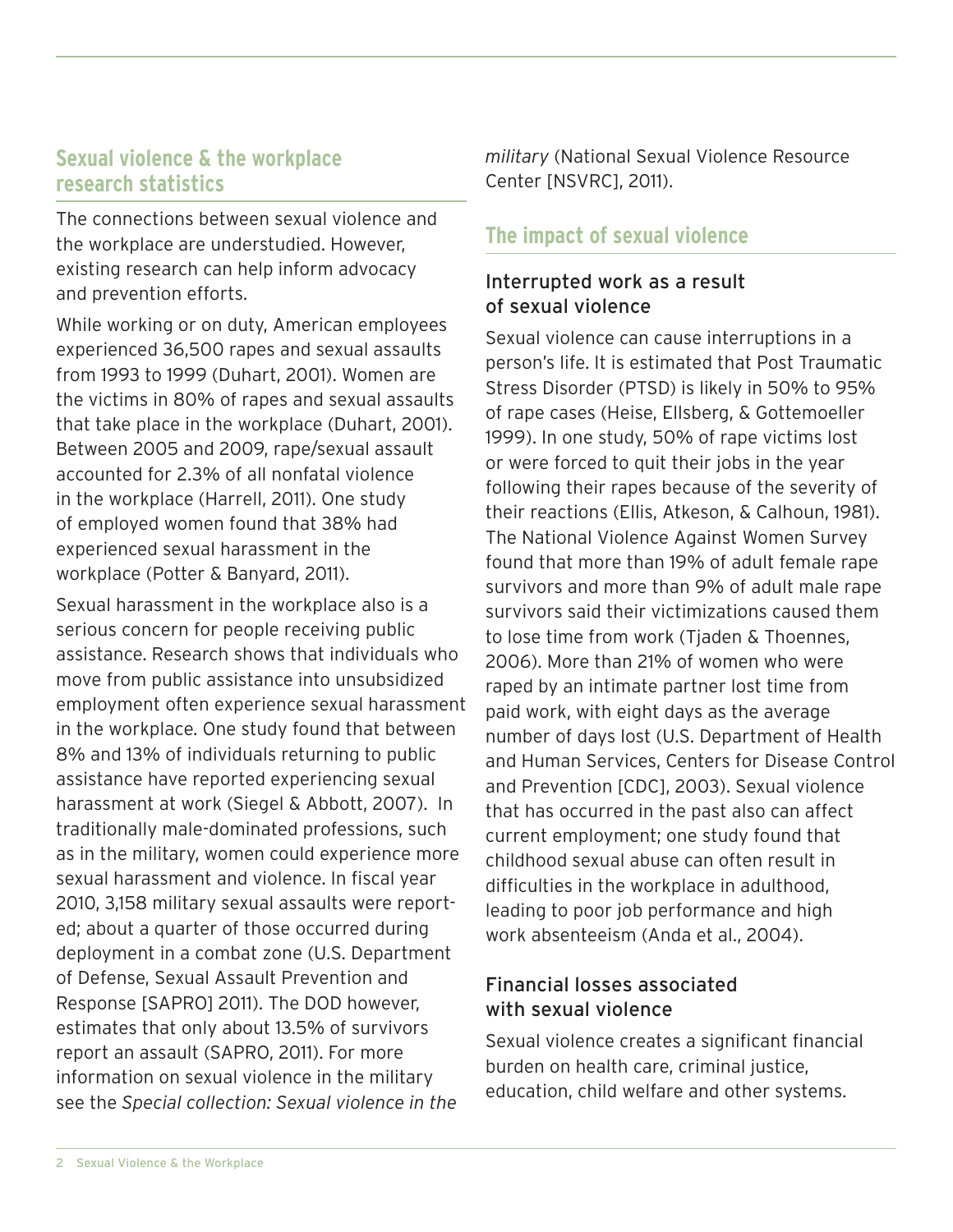

In 2008, total victimization costs of each rape were about \$151,423 (DeLisi et al., 2010). Lifetime income loss due to sexual violence in adolescence has been estimated to be \$241,600 (MacMillan, 2000). A 2009 study of the cost of sexual violence in Iowa estimated the cost of lost work due to sexual violence to be at more than \$130 million (Yang, Zhang, Miller, & LeHew, 2012). Sexual assault victims lose approximately \$2,200 due to decreased productivity and lost wages in the aftermath of sexual violence (Mac-Millan, 2000). In a 1994 study, the cost of sexual harassment in the federal government was an estimated \$327 million; this includes the cost of job turnover (\$24.7 million), sick leave taken because of the harassment (\$14.9 million), and productivity losses (\$287.5 million) (U.S. Merit Systems Protection Board, 1995).

This overview is part of a *Sexual Violence & the Workplace Information Packet.* Contact the National Sexual Violence Resource Center for more information: 877-739-3895 or http://www.nsvrc.org.

### **References**

- Anda, R. F., Fleisher, V. I., Felitti, V. J., Edwards, V. J., Whitfield, C. L., Dube, S. R., & Williamson, D. F. (2004). Childhood abuse, household dysfunction, and indicators of impaired worker performance in adulthood. The Permanente Journal, 8(1), 30-38. Retrieved from http://xnet.kp.org/permanentejournal/ winter04/childhood.pdf
- Black, M. C., Basile, K. C., Breiding, M. J., Smith, S. G., Walters, M. L., Merrick, M. T., ... Stevens, M. R. (2011). National Intimate Partner and Sexual Violence Survey: 2010 summary report. Retrieved from the Centers for Disease Control and Prevention, National Center for Injury Prevention and Control: http://www.cdc.gov/ViolencePrevention/pdf/NISVS\_Report2010-a.pdf
- DeLisi, M., Kosloski, A., Sween, M., Hachmeister, E., Moore, M., & Drury, A. (2010). Murder by numbers: Monetary costs imposed by a sample of homicide offenders. The Journal of Forensic Psychiatry & Psychology, 21, 501-513. doi:10.1080/14789940903564388
- Duhart, D. T. (2001) National Crime Victimization Survey: Violence in the workplace 1993—99 (NCJ 190076). Retrieved from the U.S. Department of Justice, Office of Justice Programs, Bureau of Justice Statistics: http://bjs. ojp.usdoj.gov/content/pub/pdf/vw99.pdf
- Ellis, E. M., Atkeson, B. M., & Calhoun, K. S. (1981). An assessment of long-term reaction to rape. Journal of Abnormal Psychology, 90, 263-266. doi:10.1037/0021-843X.90.3.263
- Harrell, E. (2011). Workplace violence, 1993-2009: National Crime Victimization Survey and the census of fatal occupational injuries (NCJ 233231). Retrieved from the U.S. Department of Justice, Office of Justice Programs, Bureau of Justice Statistics: http://bjs.ojp.usdoj.gov/content/pub/pdf/wv09.pdf
- Heise, L., Ellsberg, M., & Gottemoeller, M. (1999). Population reports: Ending violence against women. Issues in World Health, Series L(11). Retrieved from VAWnet: National Online Resource Center on Violence Against Women: http://www.vawnet.org/Assoc\_Files\_VAWnet/PopulationReports. pdf